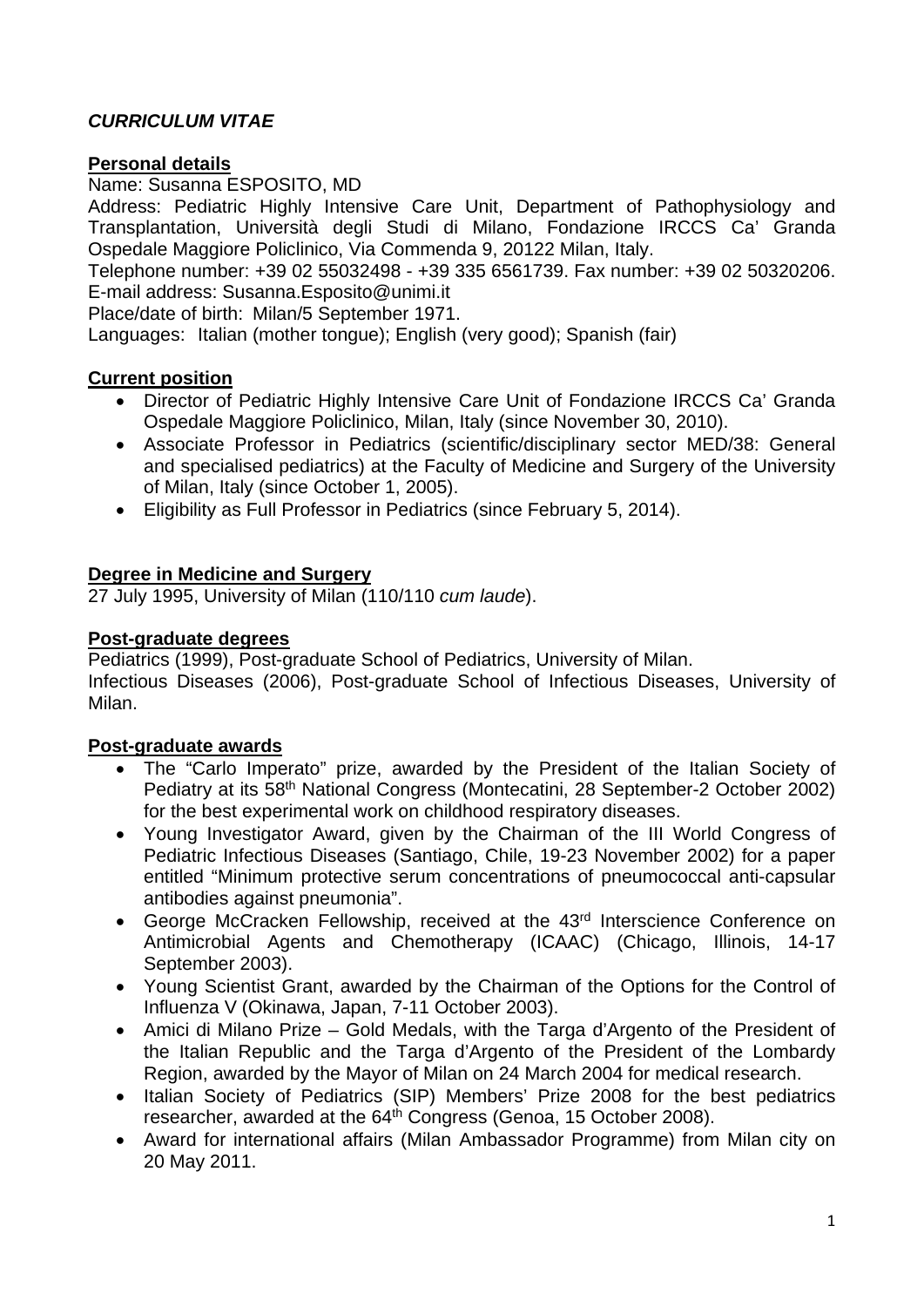# **Teaching**

Participation in the teaching of General and Specialist Paediatrics for the University of Milan's Faculty of Medicine and Surgery:

- since academic year 1999-2000, I have collaborated in practical exercises, guided students in the preparation and discussion of their graduate theses, and participated as co-supervisor in the awarding of degrees;
- since academic year 2000-2001, in addition to the above, I have given lessons and been involved in tutorials (exercises, seminars, case discussions), and been a member of Examination Boards;
- since academic year 2002-2003, I have performed all the above activities as Permanent Researcher in Paediatrics;
- since academic year 2003-2004, I have been in charge for teaching "Antibiotic therapy in Paediatrics";
- since academic year 2004-2005, I have performed all the above activities as Associate Professor of Paediatrics;
- since academic year 2006-2007, I have been in charge for teaching "Emergency in Paediatrics";
- from academic year 2007-2008 to 2010-2011, I have been in charge for teaching Pediatrics at the Faculty of Medicine and Surgery, University of Milan (Polo Centrale, linea H);
- since academic year 2012-2012, I have been in charge for teaching Pediatrics at the Faculty of Medicine and Surgery, University of Milan (Polo Humanitas);

Teaching activities in the Post-graduate School of Paediatrics I of the University of Milan's Faculty of Medicine and Surgery:

- academic year 2000-2001: tutorial activities;
- academic year 2001-2002: contract Professor;
- academic years 2002-2003 and 2003-2004: as Permanent Researcher in Paediatrics I have been involved in lessons, tutorials (exercises, seminars, case discussions), and been a member of Examination Boards;
- since academic year 2004-2005, I have performed all the above activities as Associate Professor of Paediatrics and I am in charge for teaching "Paediatric Infectious Diseases".

Other teaching activities:

- since academic year 2003-2004: in charge for teaching General and Specialist Paediatrics for the University of Milan's Faculty of Orthoptic;
- since academic year 2011-2012: in charge of the Post-graduate School in Emergency and Urgency in Pediatric Age for the University of Milan's Faculty of Medicine and Surgery;
- since academic year 2006-2007: participation in the teaching at Master in Pediatric Infectious Diseases, University of Oxford, UK;
- March 2007: invited professor at the Pediatric Infectious Diseases Division of the Southwestern Medical Center, University Hospital and Clinic, a Dallas, TX, USA;
- February 2008: invited professor at the University Hospital in Geneva (Geneva, Switzerland);
- February 2009 and February 2012: invited professor at the Pediatric Infectious Diseases Division of St George's Hospital, London, UK;
- August 2014: Committee for the nomination of Researchers in Pediatrics, University of Geveve, Switzerland.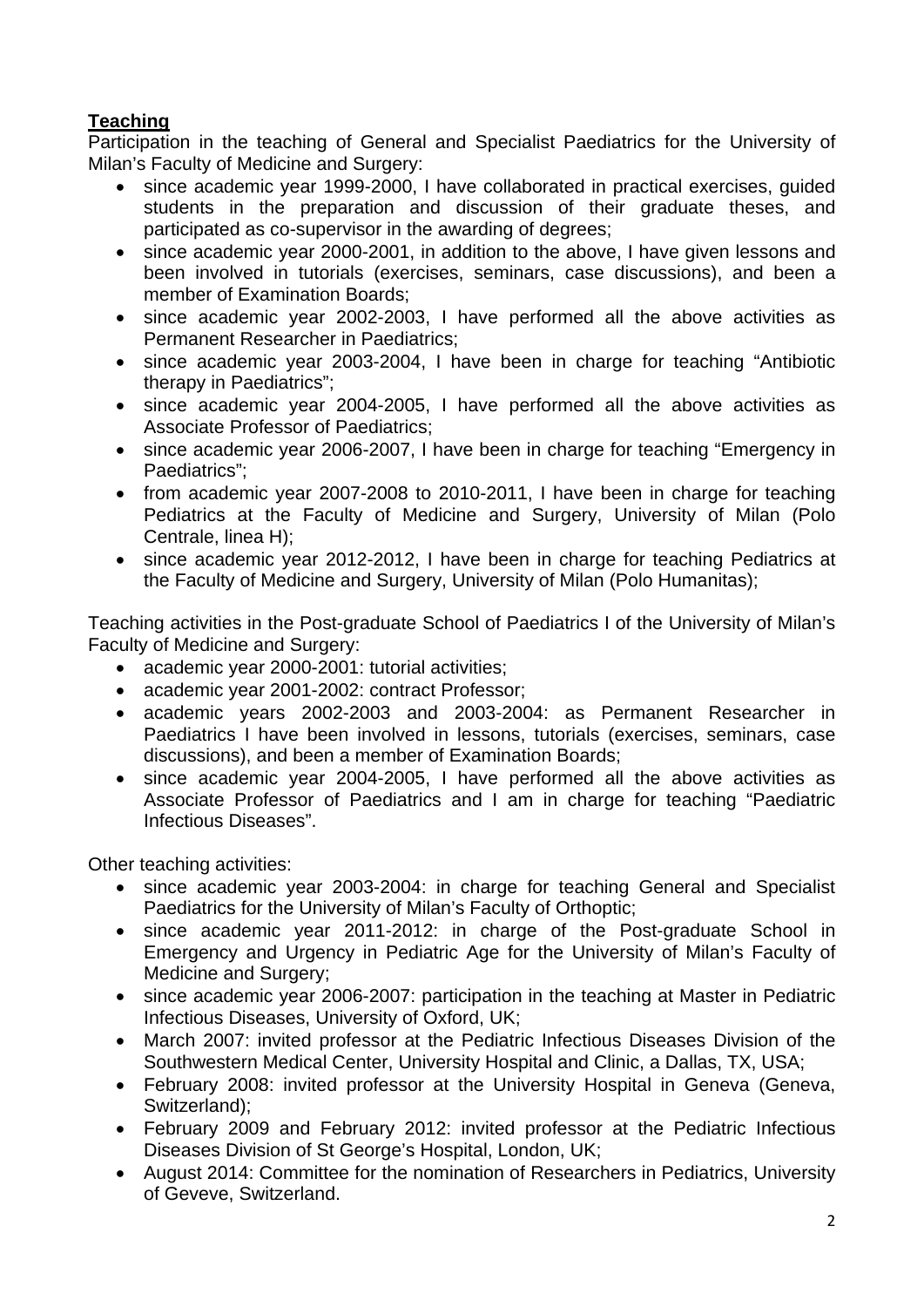# **Healthcare activities**

- November 1995 October 1999: Post-graduate specialisation at Paediatric Department IV of the University of Milan, Milan, Italy;
- Novembre 1999 March 2000: Unversity medical intern at Paediatric Department IV of the University of Milan, MIlan, Italy;
- March 2000 November 2000: Alternate Level I Medical Manager at Paediatric Department IV of *Ospedale L. Sacco*, Milan, Italy;
- November 2000 December 2000: Nominated Level I Medical Manager at Paediatric Department IV of *Ospedale L. Sacco*, Milan, Italy;
- December 2000 July 2001: Nominated Level I Medical Manager at Paediatric Clinic I of the *Istituti Clinici di Perfezionamento*, Milan, Italy;
- August 2001 December 2002: Permanent Level I Medical Manager at Paediatric Clinic I of the *Istituti Clinici di Perfezionamento*, Milan, Italy;
- December 2002 January 2005: Permanent Researcher in Paediatrics at the Institute of Paediatrics of the *University of Milan*, Milan with activity of Medical Manager and Consultant of Infectious Diseases at Paediatric Clinic I of the *Istituti Clinici di Perfezionamento*, Milan, Italy;
- Since February 2005: Chief of the Pediatric HIV Clinic of Regione Lombardia at Paediatric Clinic I of the Fondazione IRCCS Ca' Granda Ospedale Maggiore Policlinico, Milan, Italy.
- Since May 2005: Chief of the outpatient clinic for travel medicine at Paediatric Clinic I of the Fondazione IRCCS Ca' Granda Ospedale Maggiore Policlinico, Milan, Italy.
- Since October 2005: Associate Professor in Paediatrics at the Pediatric Clinic I of the *of*  the Fondazione IRCCS Ca' Granda Ospedale Maggiore Policlinico, Milan, Italy.
- July 2006-November 2010: Vice-Director at Paediatric Clinic I of the Fondazione IRCCS Ca' Granda Ospedale Maggiore Policlinico, Milan, Italy.
- Since December 2007: Head of the Pediatric Infectious Diseases Operating Unit of the Fondazione IRCCS Ca' Granda Ospedale Maggiore Policlinico, Milan, Italy.
- Since December 2010: Director at Paediatric Department I of the Fondazione IRCCS Ca' Granda Ospedale Maggiore Policlinico, Milan, Italy.
- Since January 2011: Chief of the Lyme disease Center of Regione Lombardia at Fondazione IRCCS Ca' Granda Ospedale Maggiore Policlinico, Milan, Italy.
- Since February 2012: Coordinator of the Epidermolysis Bullosa Center at Fondazione IRCCS Ca' Granda Ospedale Maggiore Policlinico, Milan, Italy.

# **Activities in international bodies**

- Paediatric representative in "Share The IAS educational program on HIV clinical care" (1999-2002).
- Member of the Board of the European Society of Paediatric Infectious Diseases (ESPID) (2004-2007).
- Member of the Committee for Training of the European Society of Paediatric Infectious Diseases (ESPID) (2007-2013).
- Member of the ESCMID Sore throat Guidelines group (2007-2011).
- Member of the ECDC Working Group on Pneumococcal Vaccination (since 2009).
- President of the Committee of the World Health Organization for eradication of measles and rubella (since 2012).
- Chair of ESCMID Vaccine Study Group (EVASG) (since 2013).
- President of the World Association for Infectious Diseases and Immunological Disorders (WAidid) (since 2014).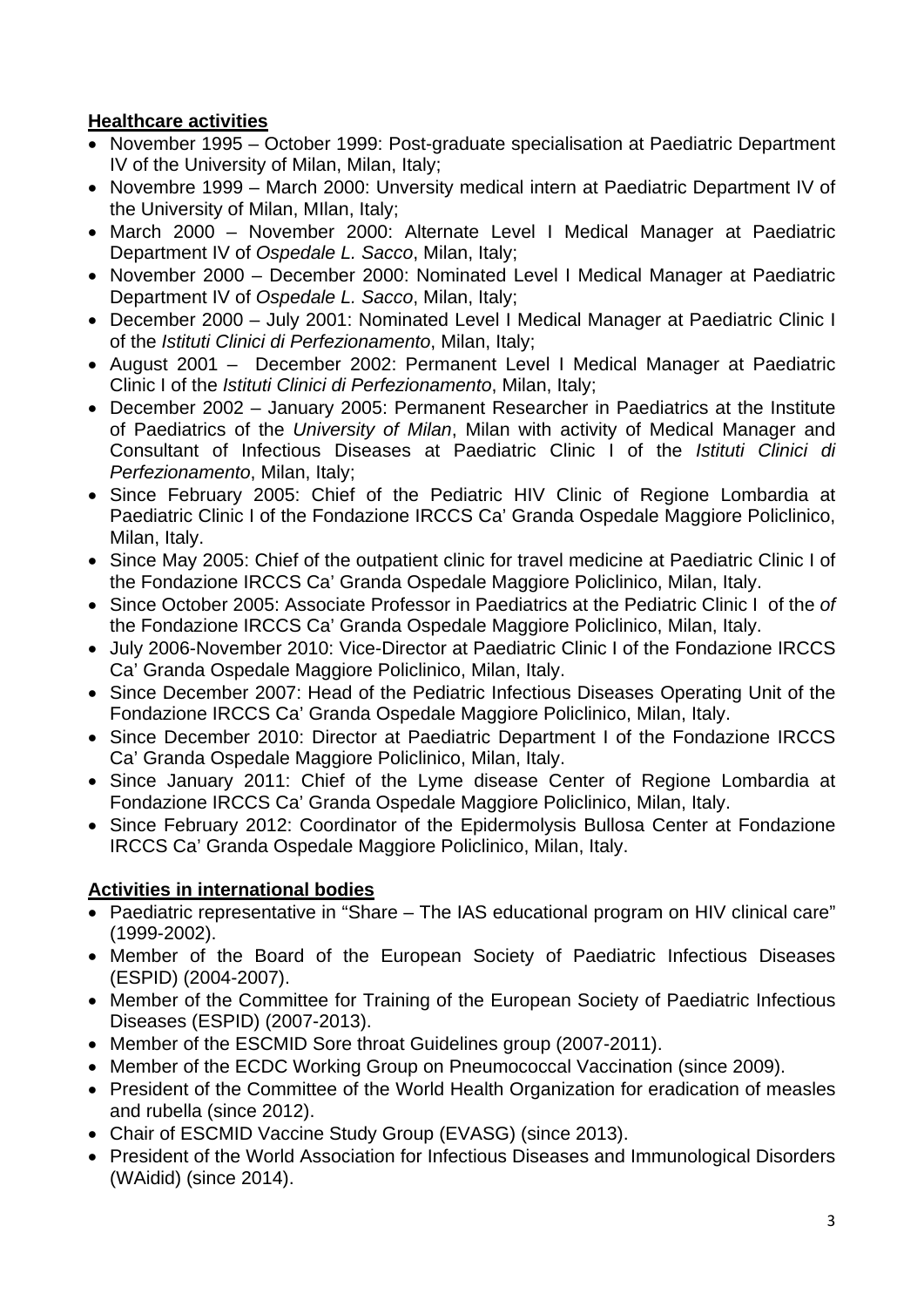# **Activities in national bodies**

- Member of the Steering Committee of the Italian Society of Paediatric Infectious Diseases (2002-2005).
- Member of the Steering Committee of the Italian Society of Paediatrics Section of Lombardy Region (2003-2006).
- Member of the Steering Committee on Vaccines of the Italian Society of Allergy and Immunology (since 2004).
- Thesaurer of the Italian Society of Paediatric Infectious Diseases (2005-2008).
- Secretariat of the Steering Committee on Anti-infective therapy of the Fondazione IRCCS Ca' Granda Ospedale Maggiore Policlinico, Milan, Italy (since 2005).
- Member of the Steering Committee on Prevention and Control of Hospital Infection of the Fondazione IRCCS Ca' Granda Ospedale Maggiore Policlinico, Milan, Italy (since 2005).
- Member of the Steering Committee on Teaching Evaluation and Relationships with Students at the University of Milan's Faculty of Medicine and Surgery (since 2005).
- Member of the Steering Committee on Teaching Organization at the University of Milan's Faculty of Medicine and Surgery – Polo Centrale (2005-2010).
- Secretary of the Italian Society of Preventive and Social Pediatrics (since 2008).
- Member of the Steering Committee on Vaccination of the Italian Society of Pediatrics (since 2009).
- Vice-president of the Italian Society of Paediatric Infectious Diseases (2008-2011).
- President of Amici del Bambino Malato Onlus (since 2009).
- President of the Italian Society of Paediatric Infectious Diseases (since 2011);
- Member of Ethics Committee Milano area B (since 2013);
- Member of the Steering Committee on Rare Diseases of the Fondazione IRCCS Ca' Granda Ospedale Maggiore Policlinico, Milan, Italy (since 2013);
- Secretariat of the Steering Committee on Anti-infective therapy of the Fondazione IRCCS Ca' Granda Ospedale Maggiore Policlinico, Milan, Italy (since 2005).

# **Main scientific editorial activities**

- Chief Editor of the paediatric section of *La Rivista del Medico Pratico* (January 1998- December 2005).
- Scientific Coordinator of the *Giornale Italiano di Infettivologia Pediatrica* (since January 2001).
- Member of the Pediatric Area Editorial Committee (January 2001-December 2008).
- Editorial Secretary of *Vaccinare Oggi* & Domani (since March 2002).
- International Editor of The Pediatric Infectious Disease Journal (since May 2005).
- Assistant Editor of The International Journal of Pediatric Infectious Diseases (2006- 2007).
- Editorial Board Member of The International Journal of Pediatric Infectious Diseases (since 2008).
- Associate Editor of BMC Infectious Diseases (since 2009).
- Associate Editor of Human Vaccines & Immunotherapeutics (since 2010).
- Associate Editor of Journal of Clinical Virology (since 2012).
- Editorial Board of PLOS one (since 2013).
- Editorial Board of International Journal of Pediatrics and Child Health (since 2013).
- Associate Editor for Pediatric Infections Section in Infectious Disease Reports (since 2014)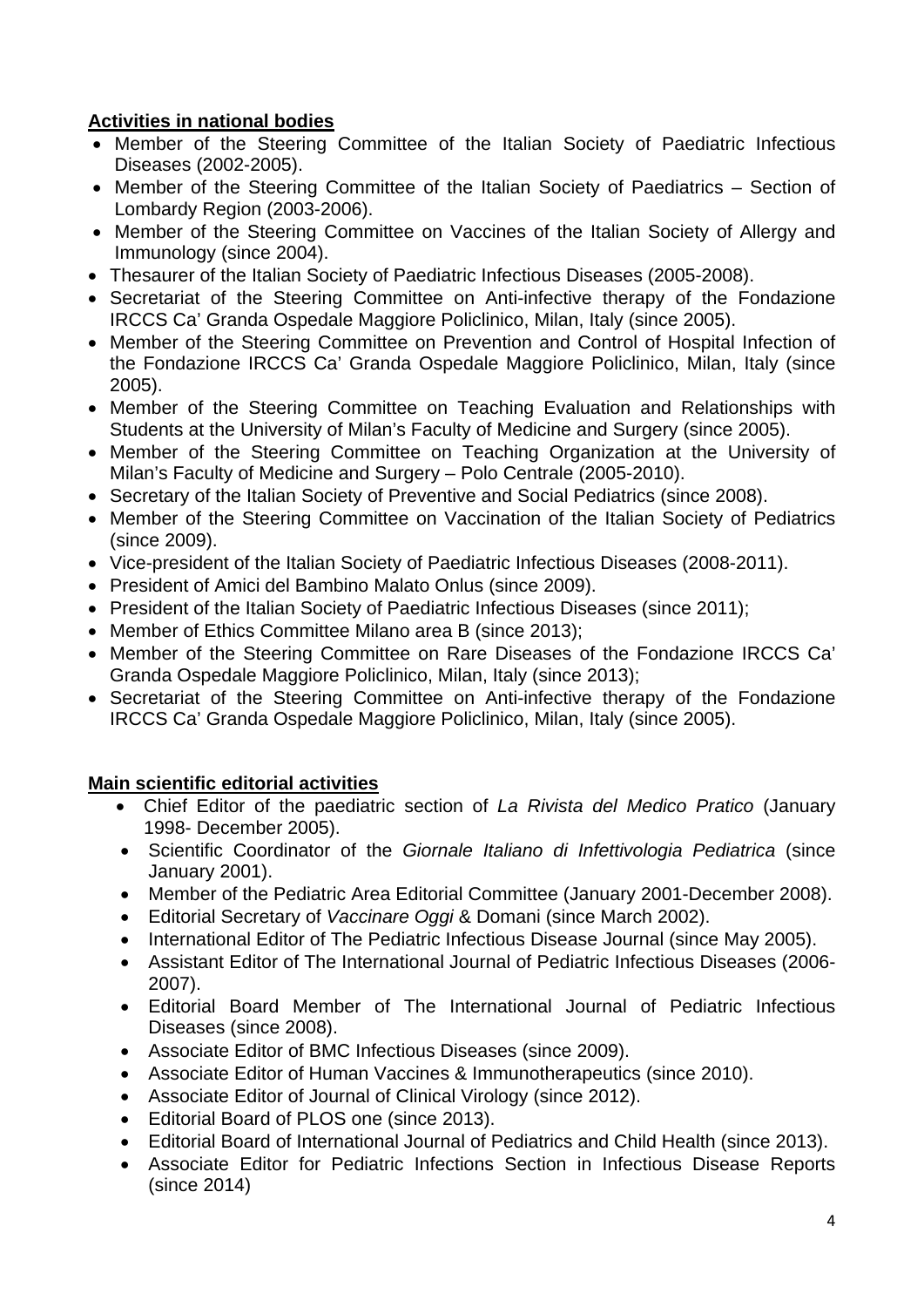- Associate Editor of Medicine (since 2014);
- Board Member of *VaccineXpert.net*
- Reviewers for several international journals.

## **Summary of scientific activities**

These started during my undergraduate course at Paediatric Department IV of the University of Milan with studies of paediatric infectious diseases, and continued after my graduation and specialisation with studies of various aspects of paediatric infectious diseases – initially at the same Department and then at the Institute of Paediatrics of the University of Milan. The main studies have concerned:

- **1. Vaccine and preventive paediatrics**
- **2. Methods of rationalising anti-infective therapy**
- **3. Infections of the lower airways**
- **4. Infections of the upper airways**
- **5. Emerging infections**
- 6. **HIV infection**

### I have also **coordinated**:

- 1. epidemiological studies of the role of different pathogens in the principle paediatric infections;
- 2. controlled clinical trials of optimal therapeutic regimens for some paediatric infectious diseases;
- 3. controlled trials on the use of vaccines in the first years of life;
- 4. guidelines for diagnostic and therapeutic approach to paediatric infectious diseases;

5. guidelines for the new vaccination calendar and the vaccinations recommended in infancy.

At a national level, I have coordinated the following relevant studies:

- project MIUR No. 2005068289\_001 entitled "Influenza vaccination in pediatric age: vaccination coverage in children with chronic disease and in those otherwise healthy and efficacy of vaccination in epidemic period";
- project entitled "Impact of influenza and immunogenicity and efficacy of influenza vaccination in pediatric age: clinical and socioeconomic impact in hospital and outpatient setting", in the Bando Giovani Ricercatori RF 2007 of the Ministero del Lavoro, della Salute e delle Politiche Sociali;
- project entitled "Genetic variants and susceptibility to severe and/or recurrent lower respiratory tract infections with wheezing in children" in the Bando Giovani Ricercatori RF 2009 of the Ministero del Lavoro, della Salute e delle Politiche Sociali.

At International level, I am coordinating a Research Unit in the following projects:

- No. 242146 in FP7-HEALTH-2009 **"**European multicenter network to evaluate PK, safety and efficacy of Meropenem in neonatal sepsis and meningitis";
- project No. A/101039 in the Second Programme of Community Action in the Field of Health (2008-2013) **"**Antibiotic Resistance and Prescribing in European Children";
- IMI Project **115672-1 "**Standardization and Development of Assays for Assessment of Influenza Vaccines Correlates of Protection"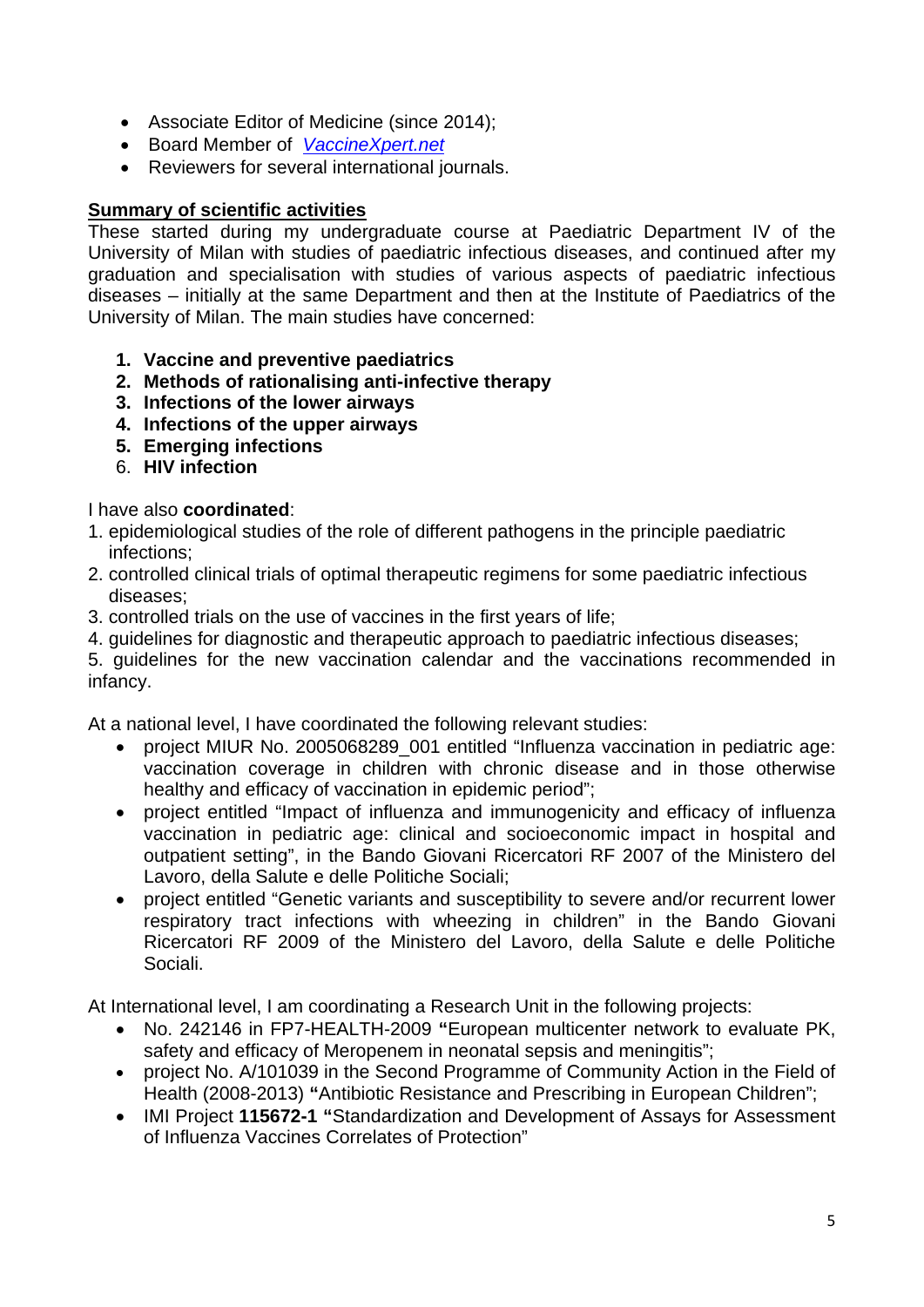The main international collaborations include research or teaching activities with the Children's Hospital in Dallas (TX, USA), Health Protection Agency in London (UK), the Erasmus MC in Rotterdam (The Netherlands), St George's Hospital Medical School in London (UK), and the University of Oxford (UK).

From 1 September 1997 to 11 December 2000, I was responsible for the research laboratory of Paediatric Department IV of the University of Milan; since 12 December 2000, I have been responsible for the research laboratory of the Institute of Paediatrics of the University of Milan. During this time, the two laboratories have become the reference laboratories in Italy for:

- 1. the molecular biology assaying of respiratory viruses (respiratory syncytial virus, influenza viruses, metapneumovirus, adenovirus, parainfluenza viruses, rhinoviruses, coronaviruses);
- 2. the evaluation of the cell-mediated immune response to combined vaccines;
- 3. the serological and molecular biology assaying of *Mycoplasma pneumoniae* and *Chlamydia pneumoniae.*